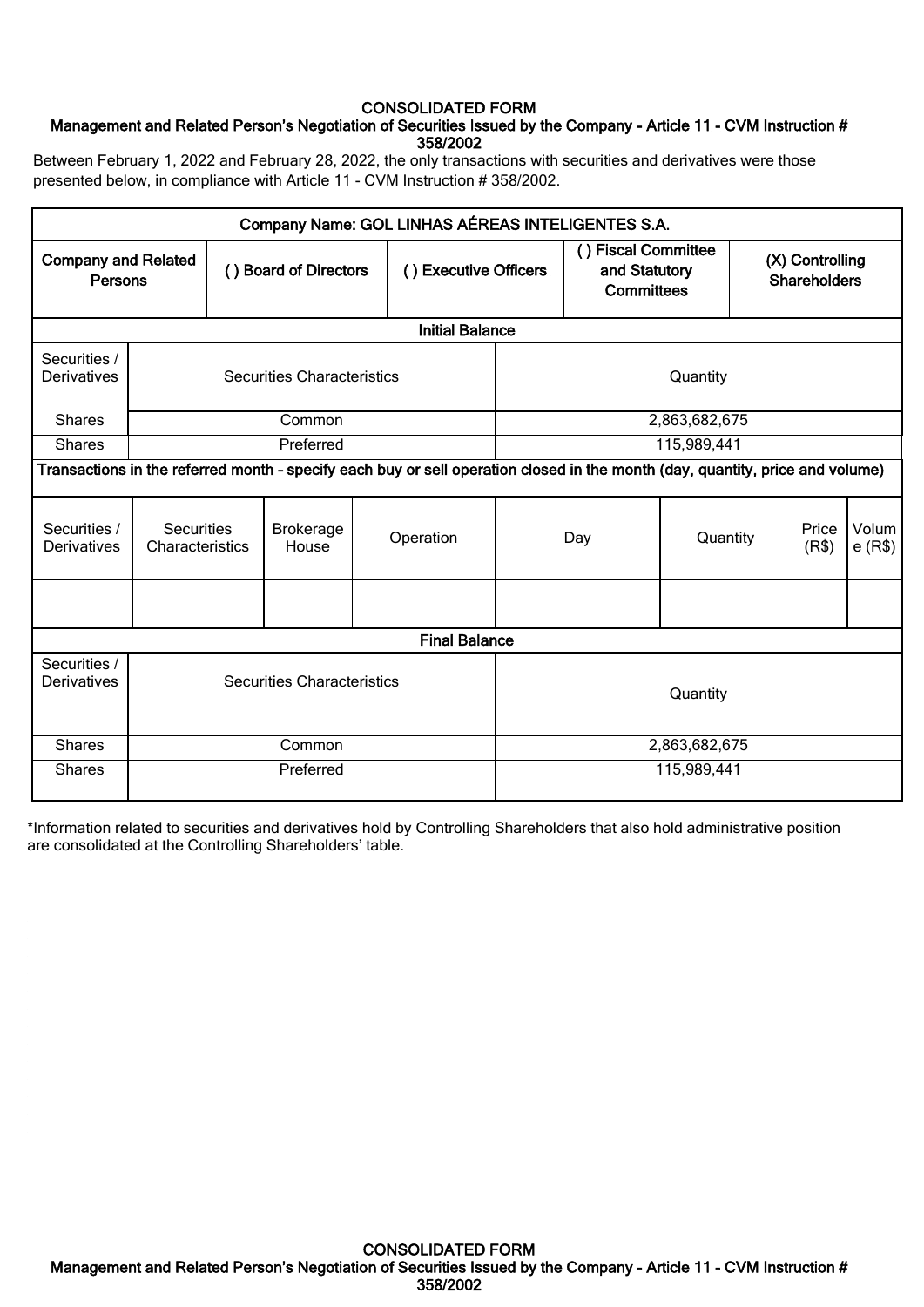Between February 1, 2022 and February 28, 2022, the only transactions with securities and derivatives were those presented below, in compliance with Article 11 - CVM Instruction # 358/2002.

| Company Name: GOL LINHAS AÉREAS INTELIGENTES S.A. |                            |                        |                       |                                                        |                                       |  |  |
|---------------------------------------------------|----------------------------|------------------------|-----------------------|--------------------------------------------------------|---------------------------------------|--|--|
| <b>Company and Related</b><br><b>Persons</b>      |                            | (x) Board of Directors | () Executive Officers | <b>Fiscal Committee</b><br>and Statutory<br>Committees | () Controlling<br><b>Shareholders</b> |  |  |
|                                                   | <b>Initial Balance</b>     |                        |                       |                                                        |                                       |  |  |
| Securities /<br>Derivatives                       | Securities Characteristics |                        |                       |                                                        | Quantity                              |  |  |
| <b>Shares</b>                                     | Common                     |                        |                       | 35                                                     |                                       |  |  |
| <b>Shares</b>                                     | Preferred                  |                        |                       | $\Omega$                                               |                                       |  |  |
| <b>Others</b>                                     | Inauguration Date          |                        |                       | $\Omega$                                               |                                       |  |  |

| Transactions in the referred month - specify each buy or sell operation closed in the month (day, quantity, price and volume) |                                      |                           |           |     |          |                |              |
|-------------------------------------------------------------------------------------------------------------------------------|--------------------------------------|---------------------------|-----------|-----|----------|----------------|--------------|
| Securities /<br><b>Derivatives</b>                                                                                            | <b>Securities</b><br>Characteristics | <b>Brokerage</b><br>House | Operation | Day | Quantity | Price<br>(R\$) | Volume (R\$) |
|                                                                                                                               |                                      |                           |           |     |          |                |              |

|                             | <b>Final Balance</b>       |          |  |  |  |  |
|-----------------------------|----------------------------|----------|--|--|--|--|
| Securities /<br>Derivatives | Securities Characteristics | Quantity |  |  |  |  |
| <b>Shares</b>               | Common                     | 35       |  |  |  |  |
| <b>Shares</b>               | Preferred                  | O        |  |  |  |  |
| Others                      | Inauguration Date          |          |  |  |  |  |

\* Information related to securities and derivatives hold by Controlling Shareholders that also hold administrative position are consolidated at the Controlling Shareholders' table.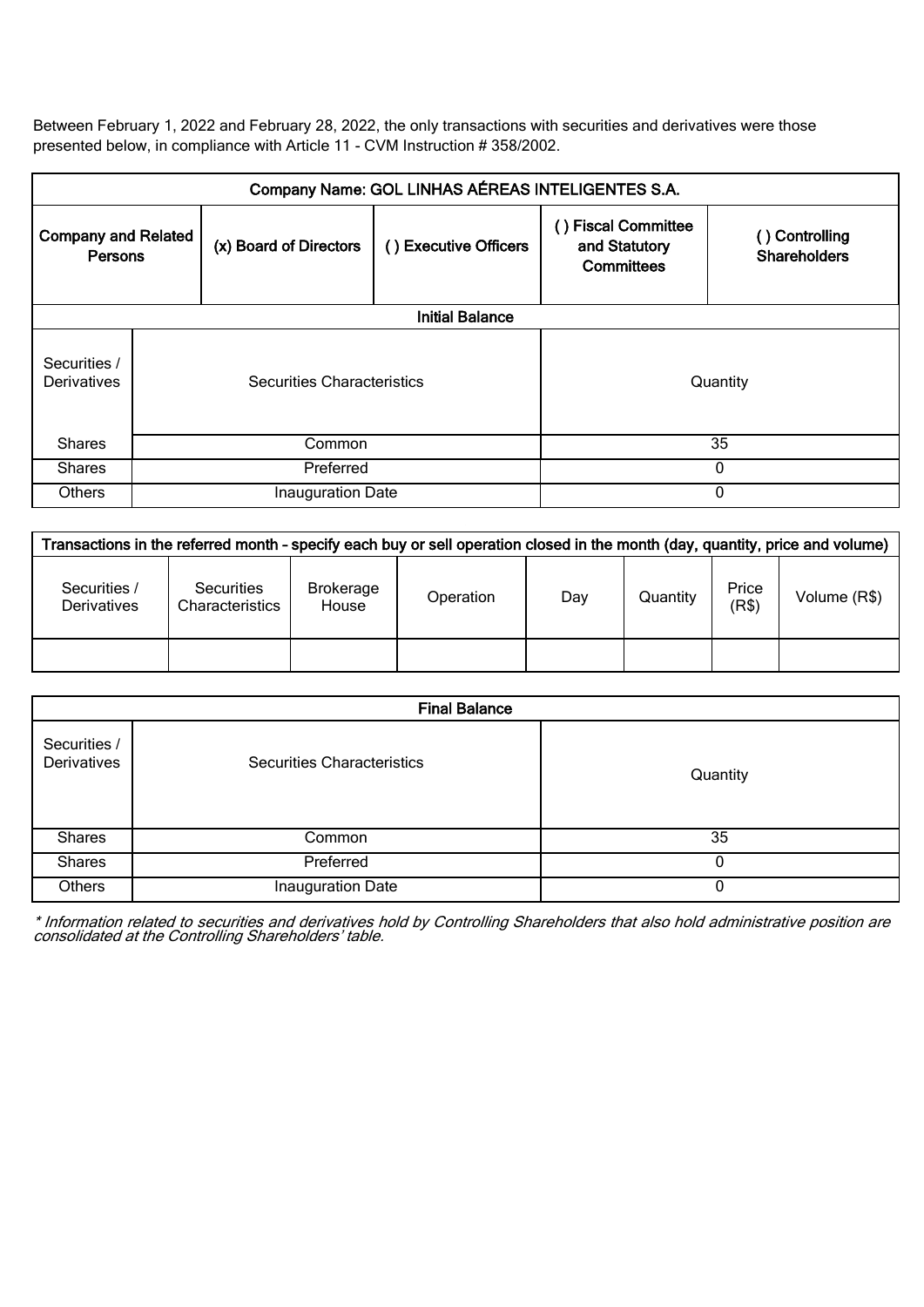### CONSOLIDATED FORM

# Management and Related Person's Negotiation of Securities Issued by the Company - Article 11 - CVM Instruction # 358/2002

Between February 1, 2022 and February 28, 2022, the only transactions with securities and derivatives were those presented below, in compliance with Article 11 - CVM Instruction # 358/2002.

| Company Name: GOL LINHAS AÉREAS INTELIGENTES S.A. |  |                                               |                                                          |                                       |  |  |
|---------------------------------------------------|--|-----------------------------------------------|----------------------------------------------------------|---------------------------------------|--|--|
| <b>Company and Related</b><br>Persons             |  | ) Board of Directors   (X) Executive Officers | ) Fiscal Committee<br>and Statutory<br><b>Committees</b> | () Controlling<br><b>Shareholders</b> |  |  |

| <b>Initial Balance</b>      |                                   |           |  |  |  |
|-----------------------------|-----------------------------------|-----------|--|--|--|
| Securities /<br>Derivatives | <b>Securities Characteristics</b> | Quantity  |  |  |  |
| <b>Shares</b>               | Common                            |           |  |  |  |
| <b>Shares</b>               | Preferred                         | 1,625,364 |  |  |  |

| Transactions in the referred month - specify each buy or sell operation closed in the month (day, quantity, price and volume) |                                             |                           |           |     |          |                |              |
|-------------------------------------------------------------------------------------------------------------------------------|---------------------------------------------|---------------------------|-----------|-----|----------|----------------|--------------|
| Securities /<br><b>Derivatives</b>                                                                                            | <b>Securities</b><br><b>Characteristics</b> | <b>Brokerage</b><br>House | Operation | Day | Quantity | Price<br>(R\$) | Volume (R\$) |
|                                                                                                                               |                                             |                           |           |     |          |                |              |

|                             | <b>Final Balance</b>              |           |  |  |  |  |
|-----------------------------|-----------------------------------|-----------|--|--|--|--|
| Securities /<br>Derivatives | <b>Securities Characteristics</b> | Quantity  |  |  |  |  |
| <b>Shares</b>               | Common                            |           |  |  |  |  |
| <b>Shares</b>               | Preferred                         | 1,625,364 |  |  |  |  |

\* Information related to securities and derivatives hold by Controlling Shareholders that also hold administrative position are consolidated at the Controlling Shareholders' table.